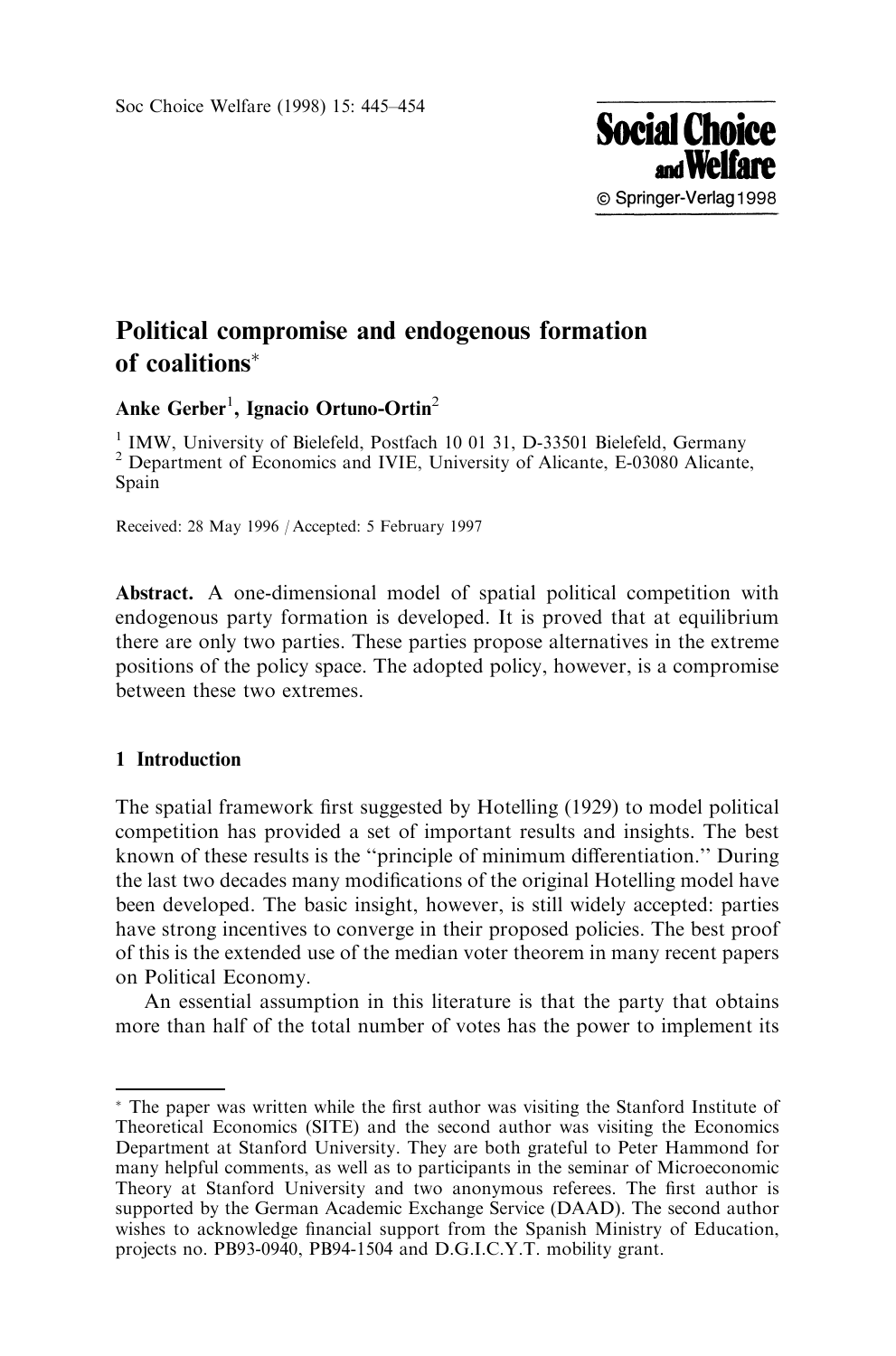announced policy. Recently, some authors have challenged this assumption. Alesina and Rosenthal [1] develop a model of political spatial competition with the distinctive feature that the implemented policy is the result of a compromise between the President and the Congress. Even though most of their work concentrates on the US system, they also claim that the outcome of the political competition in parliamentary countries can generally be seen as a compromise between the different political forces. One of the main conclusions here is that in equilibrium parties' policies do not converge. Moreover, it may be the case that parties adopt very radical policies. The authors also provide empirical evidence of party polarization in the USA. Ortuno-Ortin [7] studies the existence of an equilibrium in a model in which the outcome of the game also depends on the distribution of votes among the two parties.

In the present paper we also take the view that democratic institutions achieve a "compromise" between all the political proposals. We capture this idea by assuming a spatial model in which the implemented policy is a weighted convex combination of all the proposed policies. The weights will depend on the distribution of votes among the proposals. Different democratic institutions and societies will translate votes into weights in different ways. One example would be Proportional Representation under which each proposal gets a weight proportional to the share of votes that it received. Our analysis, however, allows for very general ways to calculate such weights. Thus, we also consider "weight functions" in which, for example, the proposal that gets more than half of the votes obtains a very large weight and proposals with a small share of the votes get an arbitrarily small weight.

We do not provide a theory about the way votes are translated into weights. But we will be general enough to be able to capture many possible scenarios. For example, we could see the implemented policy as the result of some bargaining process among different parties, each of them defending its announced policy. The bargaining power of each party may depend on the distribution of votes. In this case the implemented policy can be seen as a combination of the different proposals.

We will impose, however, two main restrictions on the allowed weight functions: continuity and superadditivity. The first one implies that the weights associated with the proposals change in a continuous way with respect to the distribution of votes. Thus, institutions in which "the winner takes all'' are not considered here. The second restriction, superadditivity, is weaker. Say that one proposal gets weight  $w_1$  and a second gets  $w_2$ . Then, if all the agents that support these two proposals would agree to vote for only one proposal, the weight of this proposal would be at least  $w_1 + w_2$ .

We take the "compromise" approach to political competition to investigate the endogenous formation of parties or coalitions. Any element of the feasible policy space (which is exogenously given) can be a political proposal. Parties can be seen as coalitions of agents putting forward specific proposals. At equilibrium there is no coalition of agents such that if they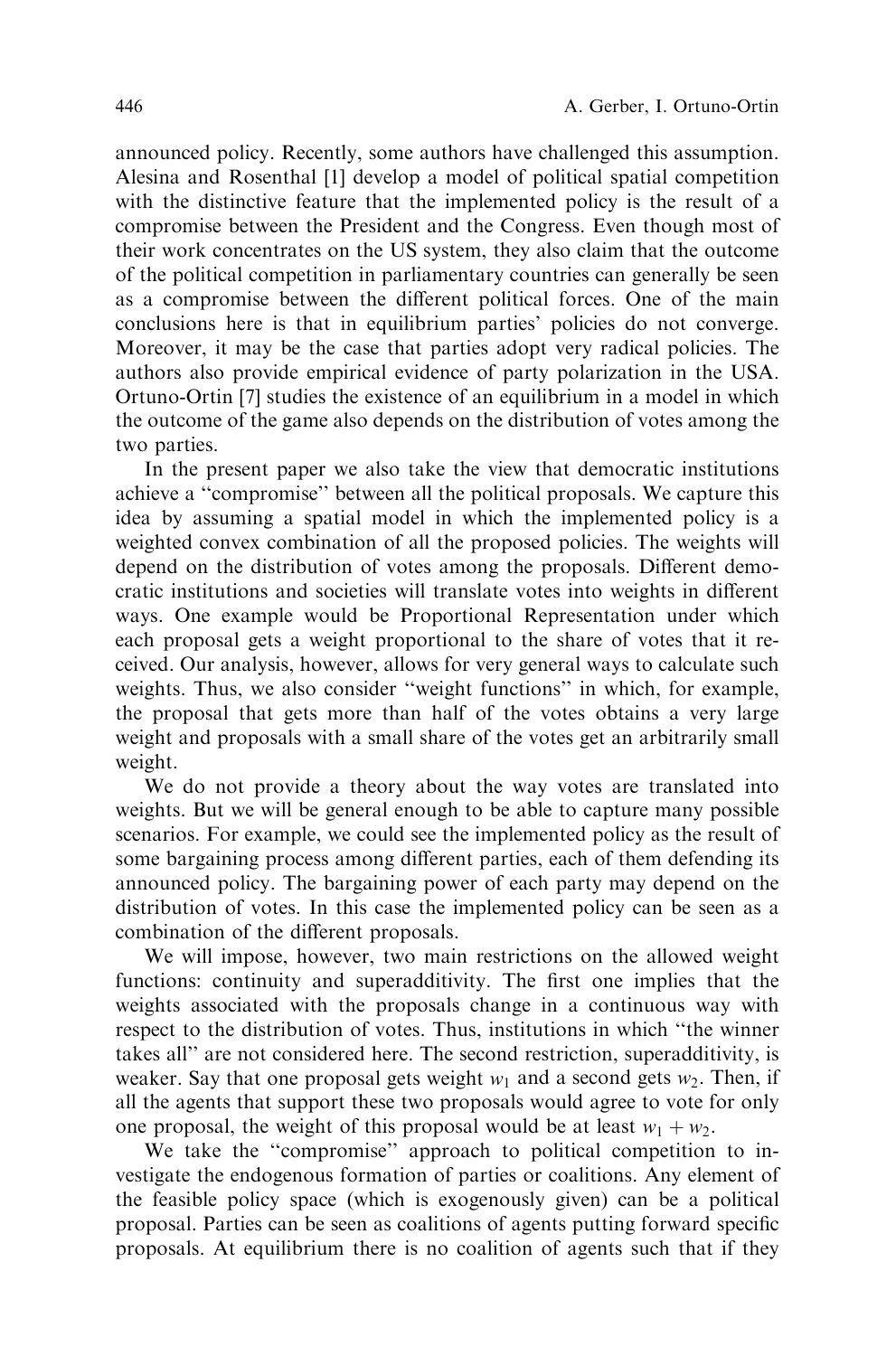change strategies and vote for different proposals none of them is worse off and at least one of them is better off. Thus, our equilibrium concept will be strong Nash.

The paper shows that if the policy space is a one-dimensional interval there exists a unique strong Nash equilibrium. The equilibrium is such that the population is divided into two sets and all agents in one of them vote for the smallest policy in the interval and all the other agents vote for the greatest policy in the interval. The interpretation is that in the one-dimensional case there is only "room" for two parties. Furthermore, parties are polarized (but the implemented policy is not). The intuition is clear; the implemented policy must be a compromise among the different proposals (convex combination of the policies that obtained some votes). If there were, say, three proposals the "compromise" policy could be moved in the desired direction by two of the coalitions joining forces together. Moreover, voting for a radical policy also moves the compromise in that direction.

This extreme polarization of the equilibrium proposals may be criticized as very unrealistic. Notice, however, that the policy space was exogenously given and it might be the case that the end points of such space are not, in reality, too radical. For example, imagine that the policy space is the interval  $[0, 1]$  which represents possible income taxation policies. Then the point  $0$ could be understood as the lowest possible taxation level that can realistically be proposed (this normally changes with time), say 10%. The point 1 could be seen, for example, as an average taxation level of 60%

In any case, our results emphasize the incentives to make radical proposals and this is in contrast to the standard Hotelling approach which isolates the incentives to become moderate. Reality is, no doubt, much more complex and the incorporation of elements such as asymmetric information, costs of party or coalition formation, interest groups, and so on would introduce new forces and incentives which could give a more realistic picture of political competition.

Fedderson [3] also considers a model of party formation. Here, however, the policy that receives most votes wins (and is implemented). Voting is costly and each agent may stay home or vote for any policy. The number of agents is finite so that each of them might be pivotal. It is shown that in any Nash equilibrium at most two policies obtain votes. Thus, even though this result resembles the one in our model, the differences are important. No agent has "positive mass" in our model and we show existence of a unique strong Nash equilibrium. Furthermore, the outcome of the game does not coincide with the proposal of the winner. The intuition behind the results in Feddersen is, consequently, completely different from the ones in our model. It should also be mentioned that the results in Greenberg and Weber [4], [5], and Le Breton and Weber [2] do not apply to our model. These authors consider some problems of stable coalition structures and the equilibrium concepts are similar to the ones in this paper. The models are, however, quite different. In their case each possible coalition of agents has a set of achievable alternatives. They can implement one of those alternatives regardless of what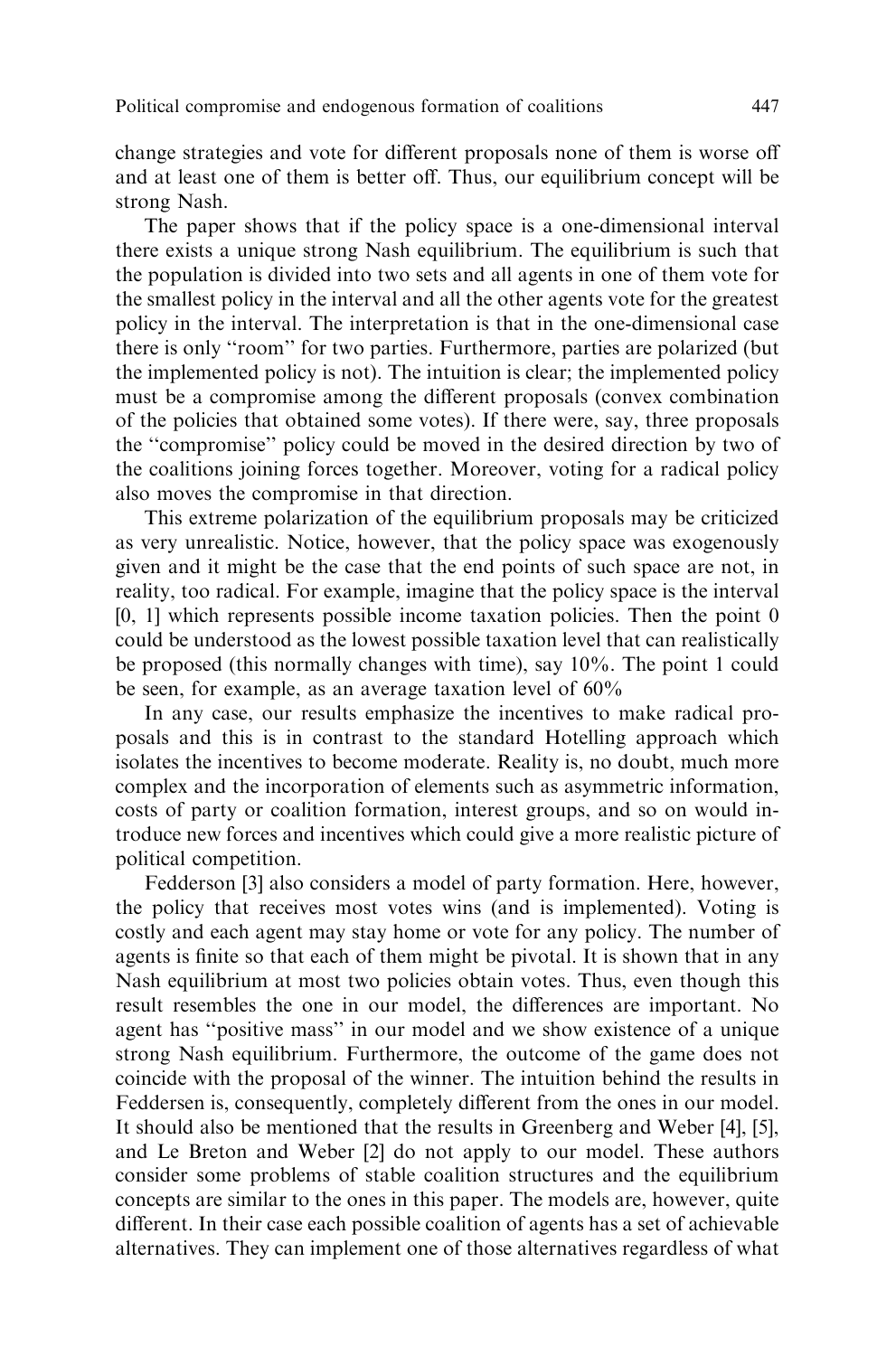other coalitions do. In our case one alternative is implemented and coalitions smaller than the grand coalition only have partial influence in choosing this alternative.

The organization of the rest of the paper is as follows. Section 2 sets up the basic model. The main results of the paper are presented in Section 3. Section 4 concludes and discusses some modifications of the model.

# 2 The voting game

Let B denote the set of Borel sets in [0, 1] and let  $\lambda$  denote the Lebesgue measure on B. For  $A \subset [0, 1]$  let  $A^c$  denote the complement of A in [0, 1]. Let  $\mathbb{R}_{+} = \{x \in \mathbb{R} | x \geq 0\}.$ 

We assume that the set of agents' type is the interval [0, 1]. A set  $A \in \mathcal{B}$  is called a coalition of types. The distribution of types is described by a measurable function  $f : [0, 1] \to \mathbb{R}_+$ , such that  $\int_0^1 f \, d\lambda = 1$ . The policy space is given by the set  $[0, 1] \cup \{-1\}$ . The element  $\{-1\}$  in the policy space can be seen as representing a very bad outcome for cases of "total disagreement." It is only needed for technical reasons since we want to exclude those cases in which agents form non-measurable coalitions.<sup>1</sup>

Agents have preferences over the policy space. The preferences of an agent of type x are represented by  $u_x : [0, 1] \cup \{-1\} \rightarrow \mathbb{R}_+ \cup \{-1\}$ , where  $u_x(-1) = -1$ ,  $u_x$  is single-peaked, and  $u_x(x) > u_x(y) \ge 0$   $\forall y \in [0, 1], y \ne x$ . Thus,  $x$  is the ideal policy for an agent of type  $x$ . Society will have to choose a unique policy from the policy space. In order to do that each agent will announce an element of this space. Thus,  $S_x = [0, 1]$  is the *strategy space* of type x,  $x \in [0, 1]$ , and we interpret  $s_x \in S_x$  as type x voting for policy  $s_x$ . We define  $S = \prod_{x \in [0, 1]} S_x$ .

Before defining the game form used for choosing a policy we need some additional definitions. Let v be the measure on  $\mathscr B$  that has density f with respect to  $\lambda$  :

$$
v(A) = \int_A f \, d\lambda \quad (A \in \mathcal{B}).
$$

Thus,  $v(A)$  can be understood as the "size" of coalition A. Given  $s \in S$  and  $c \in [0, 1]$  the coalition of types voting for c is given by

 $A_c^s = \{x \in [0, 1] \mid s_x = c\}.$ 

**Definition 2.1**  $s \in S$  is called **admissible** if  $A_c^s \in \mathcal{B} \quad \forall c \in [0, 1].$ 

 $1$ Readers who are not interested in these technical details can think of the policy space as being the interval [0, 1].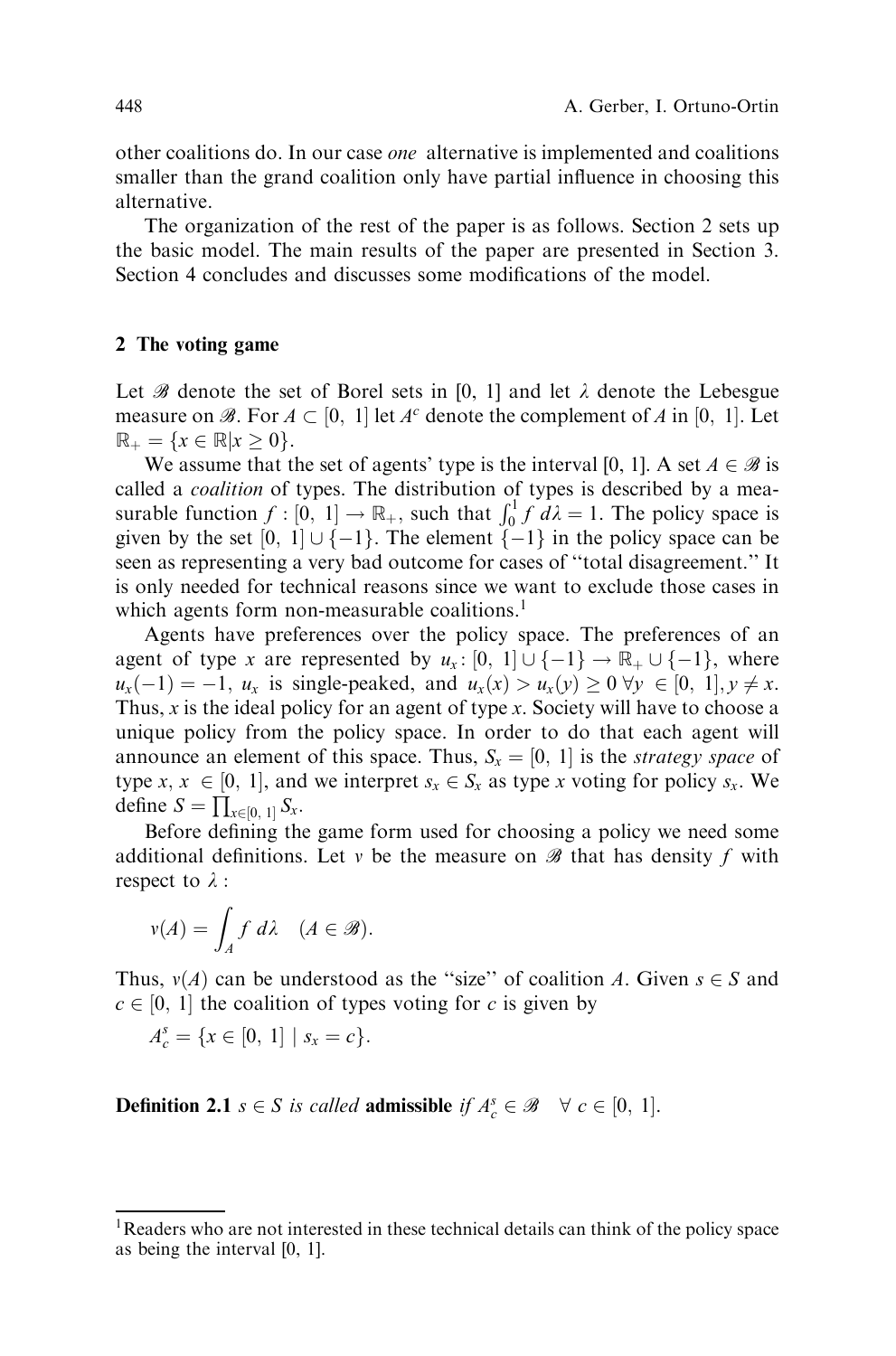Given the admissible strategy profile s the set of *relevant proposals*  $C_s$  is defined by

$$
C_s = \{c \in [0, 1] \mid v(A_c^s) > 0\} .
$$

Observe that  $C_s$  is countable. Let

$$
W = \{ (w_n)_n \mid 0 \le w_n \le 1 \ (n \in \mathbb{N}), \sum_n w_n = 1 \} .
$$

If  $s \in S$  is admissible then clearly  $(v(A_c^s))_{c \in C_s} \in W^2$ . The influence or weight each candidate will have in the determination of the adopted policy depends on the size of the coalition voting for it. The weights, however, do not need to be proportional to the size of the coalitions. For this purpose we define a weight function  $g: W \to W$ . We write  $g(w) = (g_n(w))_n$   $(w \in W)$ .

We impose the following assumptions on the weight function  $g$ .

#### A.1 (Anonymity)

Let  $w = (w_n)_n \in W$  and let  $\pi : \mathbb{N} \to \mathbb{N}$  be one-to-one and onto. Let  $w' \in W$ be defined by  $w'_{\pi(n)} = w_n (n \in \mathbb{N})$ . Then

$$
g_{\pi(n)}(w') = g_n(w) \quad (n \in \mathbb{N}).
$$

A.2 (Zero-Property)

Let  $w = (w_n)_n \in W$ . Then

$$
g_1(w) = 0 \Leftrightarrow w_1 = 0.
$$

A.3 (Superadditivity)

Let  $w = (w_n)_n \in W$ . Define  $w' \in W$  by  $w'_1 = w_1, w'_2 = \sum_{n=2}^{\infty} w_n, w'_n = 0$  $(n \geq 3)$ . Then

$$
g_2(w') \geq \sum_{n=2}^{\infty} g_n(w).
$$

Before stating assumption (A.4) we define a metric  $d$  on  $W$  by

$$
d(w, w') = \sup_{n} |w_n - w'_n| \quad (w, w' \in W)^{3}
$$

For  $(w^m)_m \subset W$  and  $w \in W$  we write  $w^m \to w$  if  $(w^m)_m$  converges to w with respect to the metric d.

# A.4 (Continuity)

Let  $(w^m)_m \subset W$  and  $w \in W$ . If  $w^m \to w$  then  $g(w^m) \to g(w)$ .

(A.1) is a standard anonymity assumption. (A.2) just states that candidates have an influence on the determination of the outcome if and only if they receive votes from a set of agents with positive measure. Assumption (A.3) is a form of (weak) increasing returns to the number of votes. Notice

<sup>&</sup>lt;sup>2</sup> If  $C_s = (c_1, \dots, c_n)$  is finite we identify  $(v(A_c^s))_{c \in C_s}$  with the sequence  $(v(A_{c_1}^s), v(A_{c_2}^s), \ldots, v(A_{c_n}^s), 0, \ldots) \in W.$ 

 $3d$  is the standard metric in the space  $l_{\infty}$ .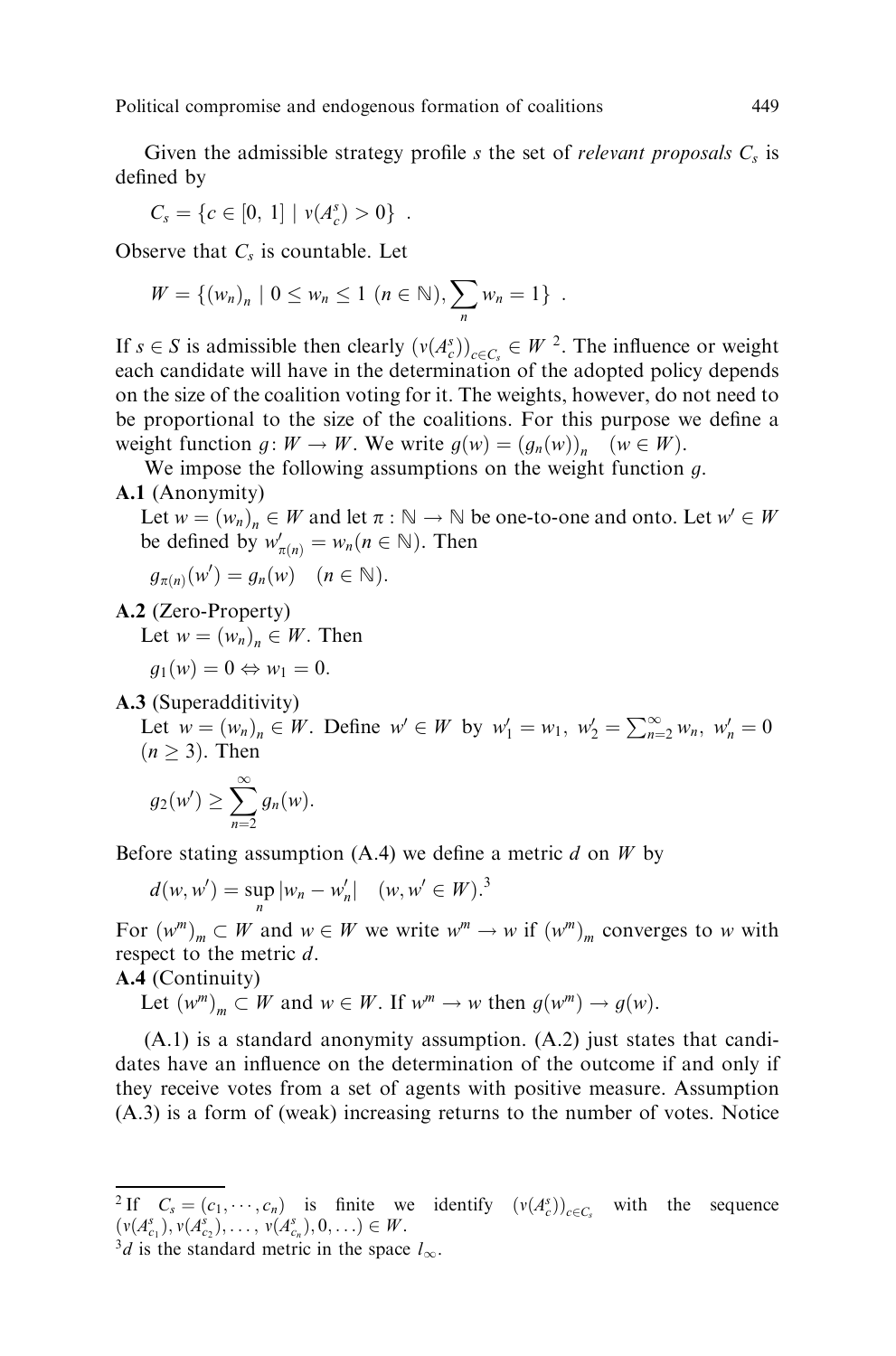:

that Proportional Representation satisfies this assumption.  $(A.4)$  is the most restrictive assumption. It imposes continuity on  $g$  and, therefore, rules out games in which the "winner takes all."

In the case of only two coalitions it is natural to require that  $q$  is monotonic, i.e. the largest coalition obtains a greater weight. Even though we have not imposed monotonicity it directly follows from assumptions (A.1), (A.2) and (A.3).

**Definition 2.2** Let  $w = (w_1, w_2, 0, \ldots), w' = (w'_1, w'_2, 0, \ldots) \in W$ .  $g : W \to W$  is monotonic *if* 

$$
w_1 \leq w_1' \Rightarrow g_1(w) \leq g_1(w').
$$

**Lemma 2.3** Let  $g: W \to W$  obey assumptions  $(A.1)$ ,  $(A.2)$  and  $(A.3)$ . Then g is monotonic.

*Proof:* Let  $\epsilon \ge 0$  and  $w = (w_1, w_2, 0, \ldots), w' = (w_1 + \epsilon, w_2 - \epsilon, 0, \ldots),$  $w'' = (w_1, w_2 - \epsilon, \epsilon, 0, \ldots) \in W$ . By assumptions (A.1) and (A.3)  $g_1(w'') + g_3(w'') \le g_1(w')$ . This implies  $g_1(w'') \le g_1(w')$ . Also, by assumption  $(A.3)$   $g_2(w'') + g_3(w'') \le g_2(w)$ . Therefore, by assumption (A.2)  $1 - g_1(w'') \leq 1 - g_1(w)$ . It follows that  $g_1(w) \leq g_1(w'') \leq g_1(w')$ . q.e.d.

Now we can specify the outcome function  $F : S \to [0, 1] \cup \{-1\}$  that describes how society chooses a policy. For all  $s \in S$  let

$$
F(s) = \begin{cases} \sum_{c \in C_s} c g_c((v(A_c^s))_{c \in C_s}) & , & \text{if } s \text{ is admissible} \\ -1 & , & \text{otherwise} \end{cases}
$$

F is well defined since  $C_s$  is countable for any admissible strategy  $s \in S$ . Since g has the zero-property the outcome is given by the convex combination of the relevant proposals where the weights of each proposal are determined by g. An important special case would be Proportional Representation. In this case  $q$  is the identity function: the weight a candidate obtains is identical to the proportion of agents who vote for it.

Given  $s \in S$  the *payoff* for type x is given by  $u_x(F(s))$ .

**Definition 2.4**  $\boldsymbol{A}$  voting game is given by

$$
\Gamma = \left(f, S, (u_x)_{x \in [0,1]}, g, F\right) .
$$

**Definition 2.5**  $s \in S$  is a strong Nash equilibrium (SNE) of the voting game  $\Gamma$  if there exists no  $D \in \mathcal{B}$  and  $s' \in S$  such that  $s'_x = s_x \ \forall x \notin D$  and

$$
u_x(F(s')) \ge u_x(F(s)) \quad \forall x \in D
$$
  
and  $u_x(F(s')) > u_x(F(s))$  for at least one  $x \in D$ .

Notice that our definition of SNE allows for deviations where only a set of agents with measure zero ends up better off. This is clearly a very weak requirement and therefore the equilibrium concept is strong.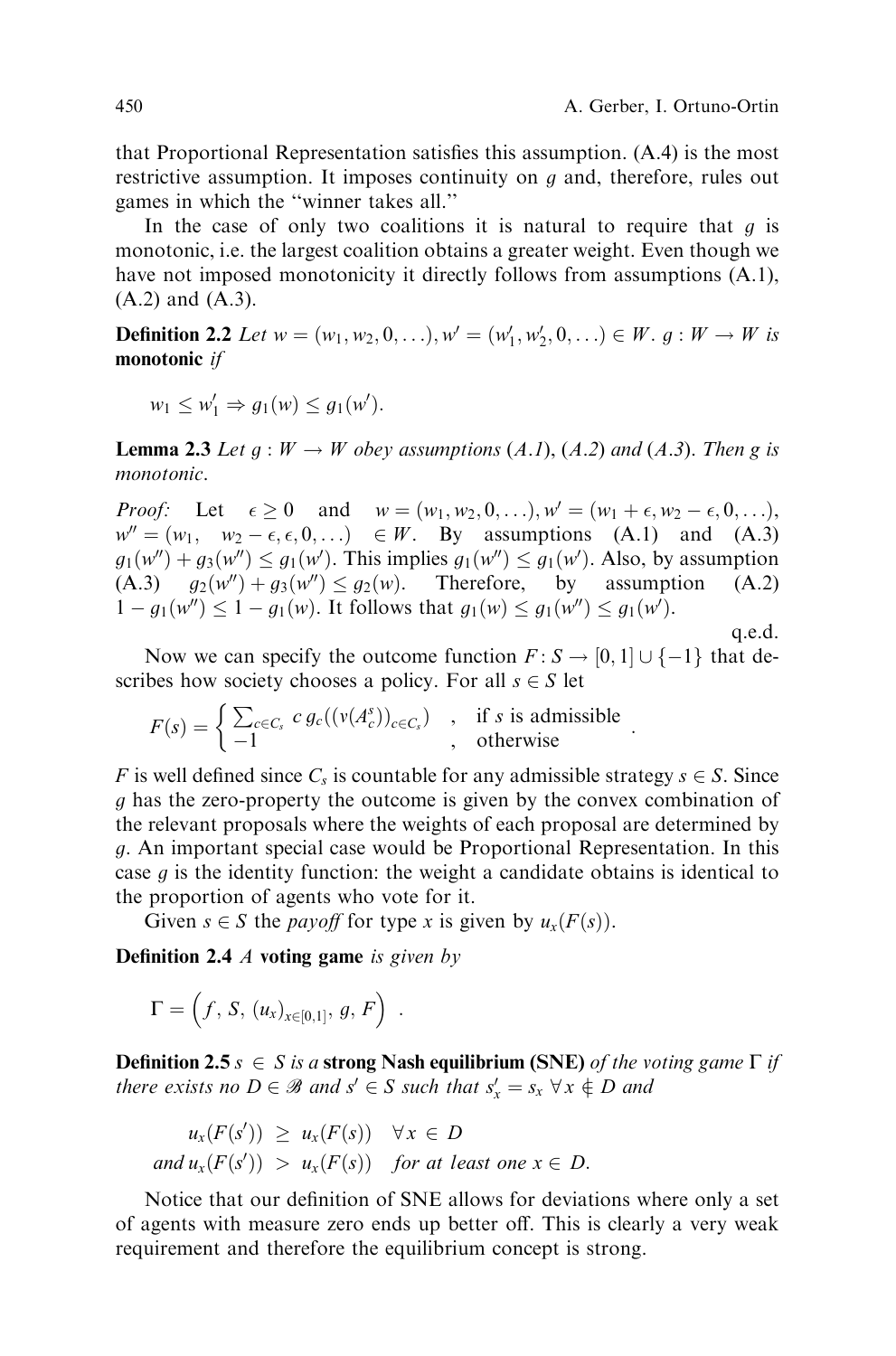Political compromise and endogenous formation of coalitions 451

# 3 The main results

The following proposition is a well known result from measure theory (see for example [6], Theorem B, p. 125).

**Proposition 3.1** A finite measure v on a  $\sigma$ -algebra  $\mathcal{B}$  is absolutely continuous with respect to a measure  $\mu$  on  $\mathscr{B}$  iff  $\forall \epsilon > 0$   $\exists \delta > 0$  such that

$$
\mu(A) < \delta \Rightarrow \nu(A) < \epsilon \ (A \in \mathcal{B}) \enspace .
$$

The following lemma shows that there exists a strategy profile  $\hat{s}$  such that the outcome of the game coincides with the ideal policy of the ``dividing type." Any type who is to the left (right) of  $\hat{x}$  votes for 0 (1).

**Lemma 3.2** Let  $\Gamma = (f, S, (u_x)_{x \in [0,1]}, g, F)$  be a voting game and let g obey the assumptions (A.1) – (A.4). Then there exists a unique  $\hat{x} \in [0, 1]$  such that for  $\hat{s} \in S$  defined by  $\hat{s}_y = 0$   $(y \leq \hat{x})$ ,  $\hat{s}_y = 1$   $(y > \hat{x})$  it is true that

$$
F(\hat{s}) = \hat{x} .
$$

Proof: By Proposition 3.1

$$
v([0,x])=\int_{[0,x]}fd\lambda
$$

is continuous as a function of  $x, x \in [0, 1]$ . Therefore, and by the continuity of g, the function h:  $[0, 1] \rightarrow [0, 1]$  defined by  $h(x) := g_1(v([0, x]), 1 - v([0, x]))$  $(x \in [0, 1])$  is continuous. By assumption (A.2) we have  $h(0) = 1, h(1) = 0$ . By monotonicity of  $g_1$  the function h has a unique fixed point  $\hat{x}$ . Hence,

$$
F(\hat{s}) = 0 \cdot g_0(\nu([0,\hat{x}]), 1 - \nu([0,\hat{x}])) + 1 \cdot g_1(\nu([0,\hat{x}]), 1 - \nu([0,\hat{x}])) = \hat{x} .
$$

q.e.d.

We can now provide the main result of the paper. It basically states that  $\hat{s}$ is the only SNE in our voting game. Thus, in the one-dimensional case there is only "room" for two coalitions (parties). Notice that, in general, the equilibrium outcome  $\hat{x}$  coincides with neither the median nor the mean type.

**Theorem 3.3** Let  $\Gamma = (f, S, (u_x)_{x \in [0,1]}, g, F)$  be a voting game and let g obey the conditions  $(A.1)$  $(A.4)$ . Let  $\hat{s}$  and  $\hat{x}$  be the strategy and type defined in Lemma 3.2. Then  $\hat{s}$  is a SNE of the voting game  $\Gamma$ . Moreover,  $\hat{s}$  is unique in the sense that there exists no SNE  $s \in S$  such that  $F (s) \neq F(\hat{s})$  and if s is a SNE and  $F(s) = F(\hat{s})$  then  $v(A_c^s) = 0$  for all  $c \in C_s$  such that  $c \notin \{0, 1\}.$ 

Proof. I  $\hat{s}$  is a SNE for  $\Gamma$ .

Observe that no coalition containing types voting for 0 and types voting for 1 can improve by deviating from  $\hat{s}$ . If for example one member  $x \leq \hat{x} = F(\hat{s})$  of such a coalition is better off after the deviation all agents x with  $x > \hat{x}$  must be worse off. Therefore, we only need to consider the case where a coalition  $D \subset [0, \hat{x}]$  deviates. (The proof for  $D \subset (\hat{x}, 1]$  is similar.) Let  $s \in S$  be such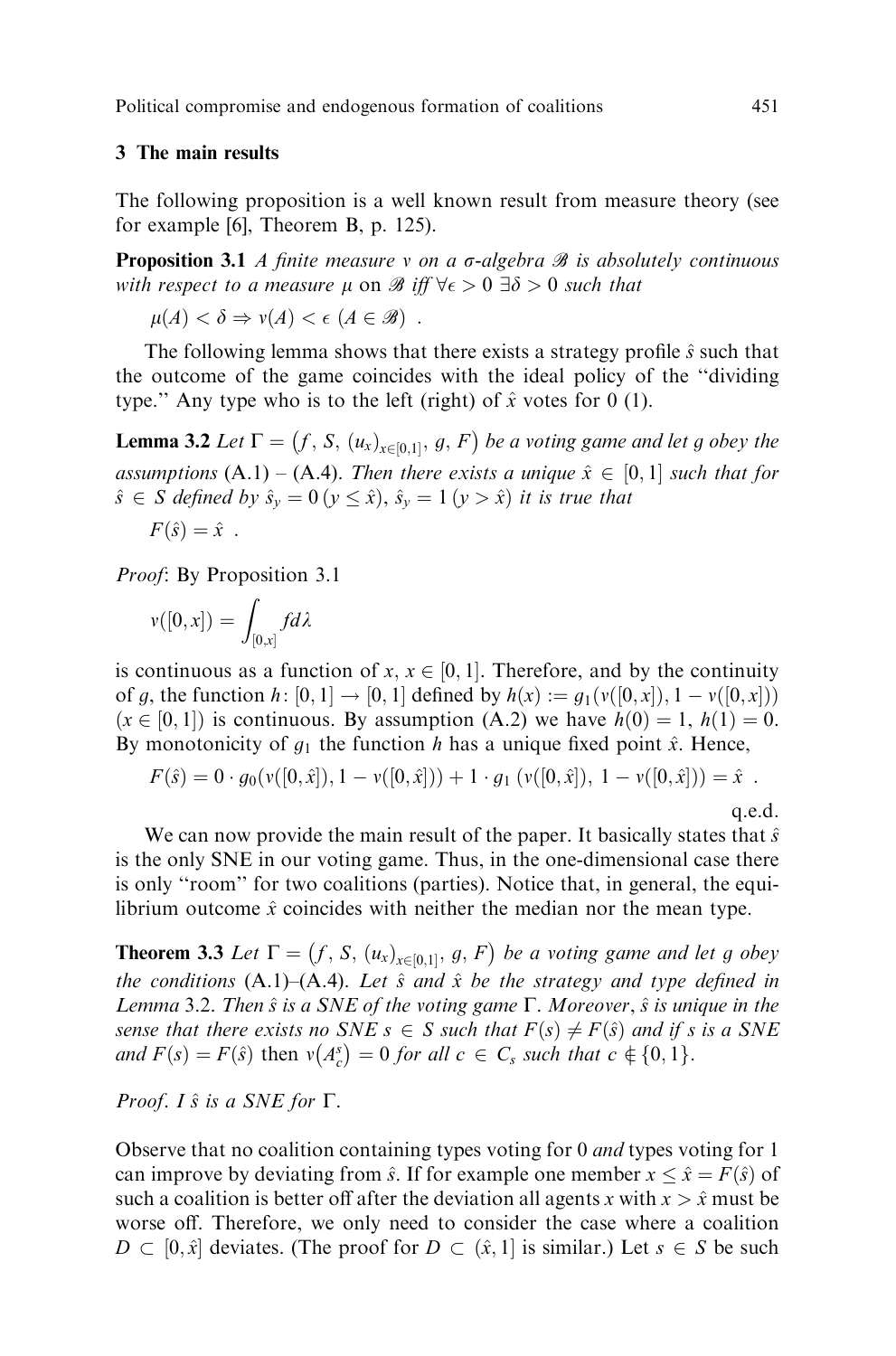that  $s_y = \hat{s}_y$   $(y \in D^c)$ . We will show that D cannot improve by switching to s. If s is not admissible we are done since the outcome would be  $-1$  which is worse for all  $y \in D$ . Therefore, let s be admissible. Then

$$
F(s) = \sum_{c \in C_s} c g_c \left( (v(A_c^s))_{c \in C_s} \right)
$$
  
\n
$$
\geq 1 \cdot g_1 \left( (v(A_c^s))_{c \in C_s} \right)
$$
  
\n
$$
= 1 - \sum_{1 \neq c \in C_s} g_c \left( (v(A_c^s))_{c \in C_s} \right)
$$
  
\n
$$
\geq 1 - g_0 (1 - v(A_1^s), v(A_1^s))
$$
  
\n
$$
= g_1 (1 - v(A_1^s), v(A_1^s))
$$
  
\n
$$
\geq g_1 (v([0, \hat{x}]), 1 - v([0, \hat{x}]))
$$
  
\n
$$
= F(\hat{s})
$$

by superadditivity and monotonicity of g. (Observe that  $(\hat{x}, 1] \subset A_1^s$ .) Therefore,  $u_y(F(s)) \le u_y(F(\hat{s}))$   $(y \in D)$  which proves that  $\hat{s}$  is a SNE.

II.  $\hat{s}$  is the unique SNE for  $\Gamma$ .

Assume first that s is a SNE such that  $F(s) \neq F(\hat{s})$ . If  $F(s) = -1$  then switching to  $\hat{s}$  would improve all types, which is a contradiction. W.l.o.g. let  $-1 \neq F(s) < F(\hat{s})$ . For  $x \in [0, 1]$  define the strategy  $s^x \in S$  by  $s^x_y = 1$   $(y \geq x)$ ,  $s_y^x = s_y$  ( $y < x$ ). By Proposition 3.1 and by continuity of g the outcome  $F(s^x)$ is continuous in  $x$ . Therefore, there are two cases.

Case (a):  $\exists x \geq \hat{x}$  such that  $F(s^x) = x$ .

But then coalition [x, 1] could improve upon s by  $s^x$  since  $F(s) < F(\hat{s}) =$  $\hat{x} \le x = F(s^x)$ . Therefore, s is no SNE Contradiction. Case (b):  $x > F(s^x)$  for all  $x \ge \hat{x}$ .

Then

$$
F(s^{\hat{x}}) = \sum_{c \in C_{s^{\hat{x}}}} c g_c \left( \left( v \left( A_c^{s^{\hat{x}}} \right) \right)_{c \in C_{s^{\hat{x}}}} \right)
$$
  
\n
$$
\geq 1 \cdot g_1 \left( \left( v \left( A_c^{s^{\hat{x}}} \right) \right)_{c \in C_{s^{\hat{x}}}} \right)
$$
  
\n
$$
= 1 - \sum_{1 \neq c \in C_{s^{\hat{x}}}} g_c \left( \left( v \left( A_c^{s} \right) \right)_{c \in C_{s^{\hat{x}}}} \right)
$$
  
\n
$$
\geq 1 - g_0 \left( 1 - v \left( A_1^{s^{\hat{x}}} \right), v \left( A_1^{s^{\hat{x}}} \right) \right)
$$
  
\n
$$
\geq g_1 \left( v([0, \hat{x}]), 1 - v([0, \hat{x}]) \right)
$$
  
\n
$$
= F(\hat{s}) = \hat{x}
$$

by superadditivity and monotonicity of  $g$  which is a contradiction to  $\hat{x} > F(s^{\hat{x}}).$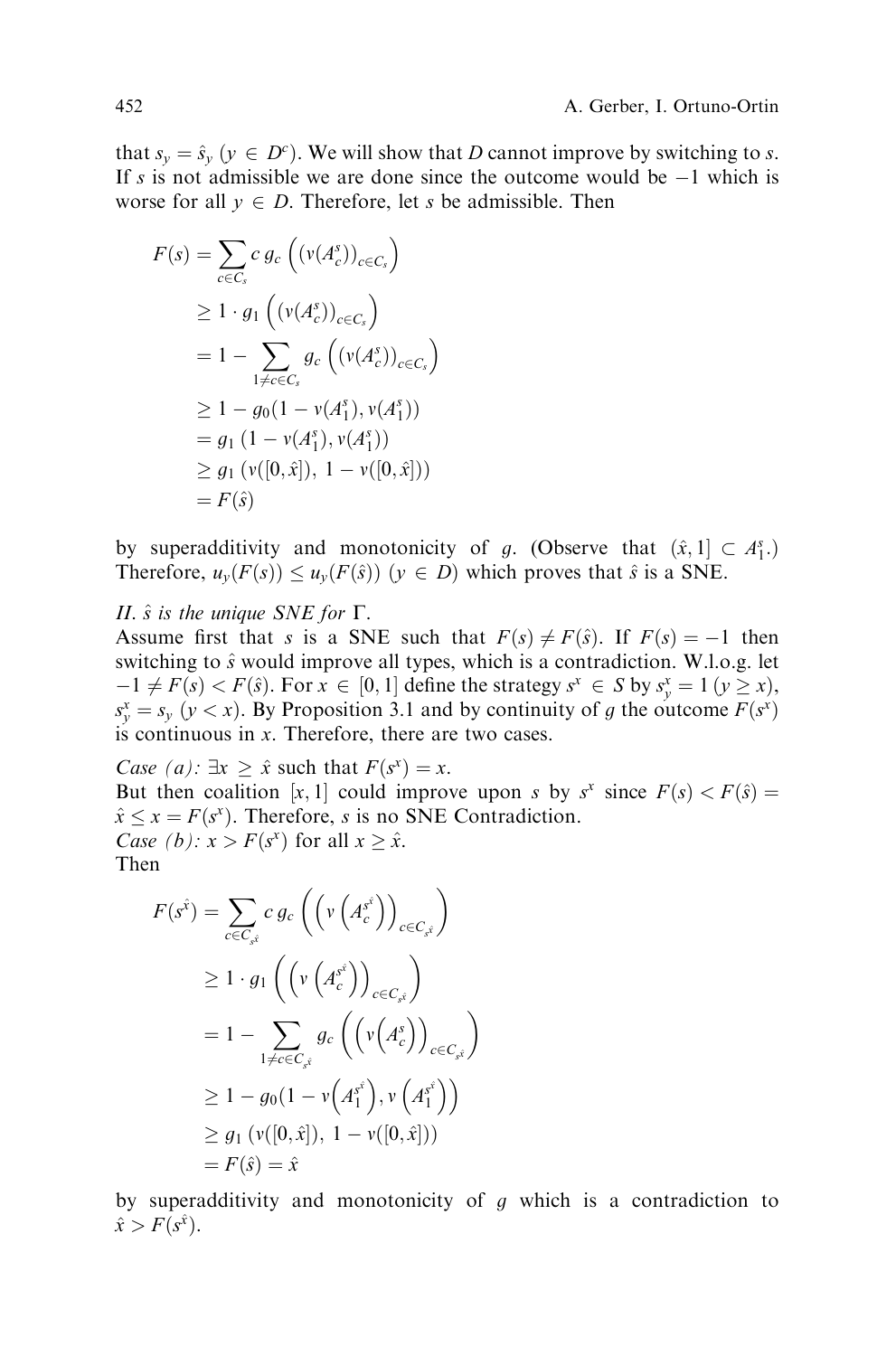Assume now that  $s \in S$  is a SNE with  $F(s) = F(\hat{s})$  and that  $\exists \bar{c} \in C_s$ ,  $0 \neq \overline{c} \neq 1$ , such that  $v(A_{\overline{c}}^s) > 0$ . W.l.o.g. let  $v(A_{\overline{c}}^s \cap [0, \hat{x}]) > 0$ . For  $x \in [0, 1]$ define the strategy  $s^x \in S$  by  $s^x_y = 1$   $(y \ge x)$ ,  $s^x_y = s_y$   $(y < x)$ . As before the outcome  $F(s^x)$  is continuous in x. By (A.2)

$$
g_{\bar{c}}\left(\left(v\left(A_c^{s^*}\right)\right)_{c\in C_{s^*}}\right) > 0 \text{ for all } x \geq \hat{x} ,
$$

which implies that

$$
F(s^{\hat{x}}) = \sum_{c \in C_{s^{\hat{x}}}} c g_c \left( \left( v \left( A_c^{s^{\hat{x}}} \right) \right)_{c \in C_{s^{\hat{x}}}} \right)
$$
  
> 1 \cdot g\_1 \left( \left( v \left( A\_c^{s^{\hat{x}}} \right) \right)\_{c \in C\_{s^{\hat{x}}}} \right)  
= 1 - \sum\_{1 \neq c \in C\_{s^{\hat{x}}}} g\_c \left( \left( v \left( A\_c^{s^{\hat{x}}} \right) \right)\_{c \in C\_{s^{\hat{x}}}} \right)  
\geq 1 - g\_0 \left( 1 - v \left( A\_1^{s^{\hat{x}}} \right), v \left( A\_1^{s^{\hat{x}}} \right) \right)  
= g\_1 \left( 1 - v \left( A\_1^{s^{\hat{x}}} \right), v \left( A\_1^{s^{\hat{x}}} \right) \right)  
\geq g\_1 \left( v([0, \hat{x}]), 1 - v([0, \hat{x}]) \right)  
= F(\hat{s}) = \hat{x}

by superadditivity and monotonicity of g. Since  $F(s^x)$  is continuous in x there are again two cases.

*Case* (*a*):  $\exists x > \hat{x}$  such that  $F(s^x) = x$ . then  $F(s^x) = x > \hat{x} = F(\hat{s}) = F(s)$  and coalition  $[x, 1]$  can improve upon s by  $s^x$ . Therefore, s is no SNE which is a contradiction. Case (b):  $x > F(s^x)$  for all  $x > \hat{x}$ .

But then by continuity also  $\hat{x} \ge F(s^{\hat{x}})$ . This contradiction proves the theorem. q.e.d.

# 4 Conclusions

We have provided a model of endogenous party formation in which there are only two parties in equilibrium. These parties propose candidates in extreme positions of the policy space. The adopted policy, however, is a compromise between these two extremes.

The two key assumptions in the model are: (i) the weight function is continuous; (ii) the policy space is one-dimensional and atomless. Our main result does not generalize to the case of a measure space with atoms. The reason is that in the presence of atoms the outcome is not a continuous function of the strategies. Thus, in general, the polarized strategies in the theorem do not form a strong Nash equilibrium. As an example, consider the case of a distribution of voters given by three atoms of equal mass such that